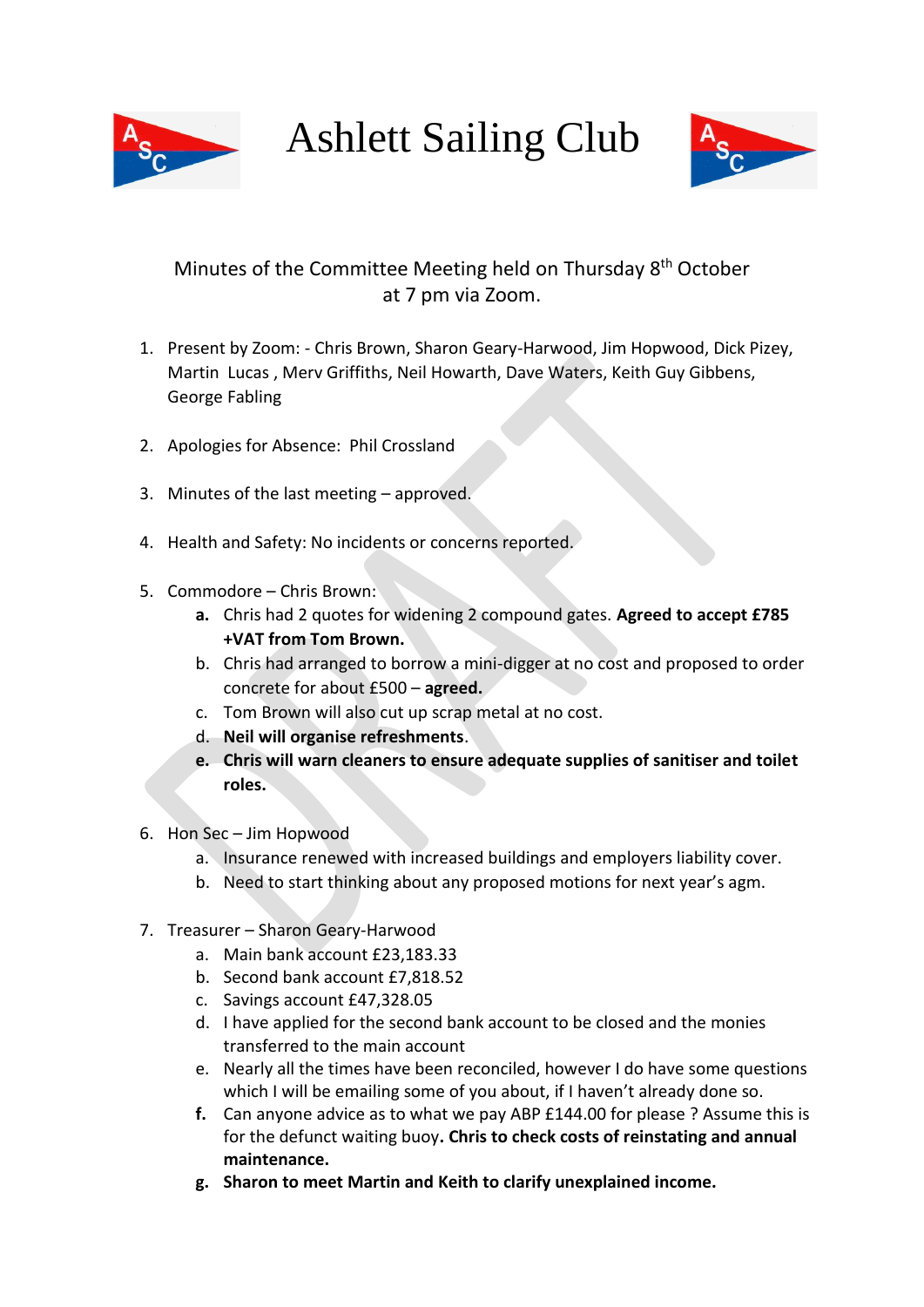## **h. Chris to set up finance meeting to review fee structure.**

- 8. Membership Dick Pizey
	- a. One new member for the club Steven Worf. He would like to bring his boat into the Creek before November..Keith aware.
	- b. Working with Sharon on Membership reconciliation.
	- c. Two more new member applications received. Dick needs to know when moorings will become available.
	- d. Plan to send a paper newsletter by post before the agm.
- 9. Website Dick Pizey
	- a. Website still healthy use
	- b. Have moved the files for booking slipway etc as some members still trying to use them which will cause confusion.
- 10. Projects Phil Crossland
	- a. Jetty navigation post and safety ladder fitted.
- 11. Bosun Mervyn Griffiths
	- a. Both starboard navigation buoys are now ashore for maintenance, one of the buoys has gone to Fawley trailers to have a new hoop welded on the underside.
	- b. I have also purchased two more eye grab hooks and a quick release shackle for the block lifter.
	- c. New tractor wheel on order, cost £600. Will be ready for workparty weekend.
- 12. Moorings Keith Guy-Gibbens
	- a. Two more moorings to be refurbished next week. Eight more in the queue.
- 13. Maintenance George Fabling
	- a. Clubhouse roof materials now in compound awaiting fitting.
	- b. Boat moves and mooring removal / maintenance along with a couple of clubhouse jobs next week.
- 14. Compound Martin Lucas
	- a. Started to do a big tidy up to make way for boat hoist
	- b. Had some boats/trailers sold and moved about
	- c. Issued a new member space
	- d. I have no spaces left
	- e. How much will we charge for use of the boat lifter? Members asking.
- 15. Boat House Neil Howarth
	- a. Scaffold tubes, clips and foam padding on order.